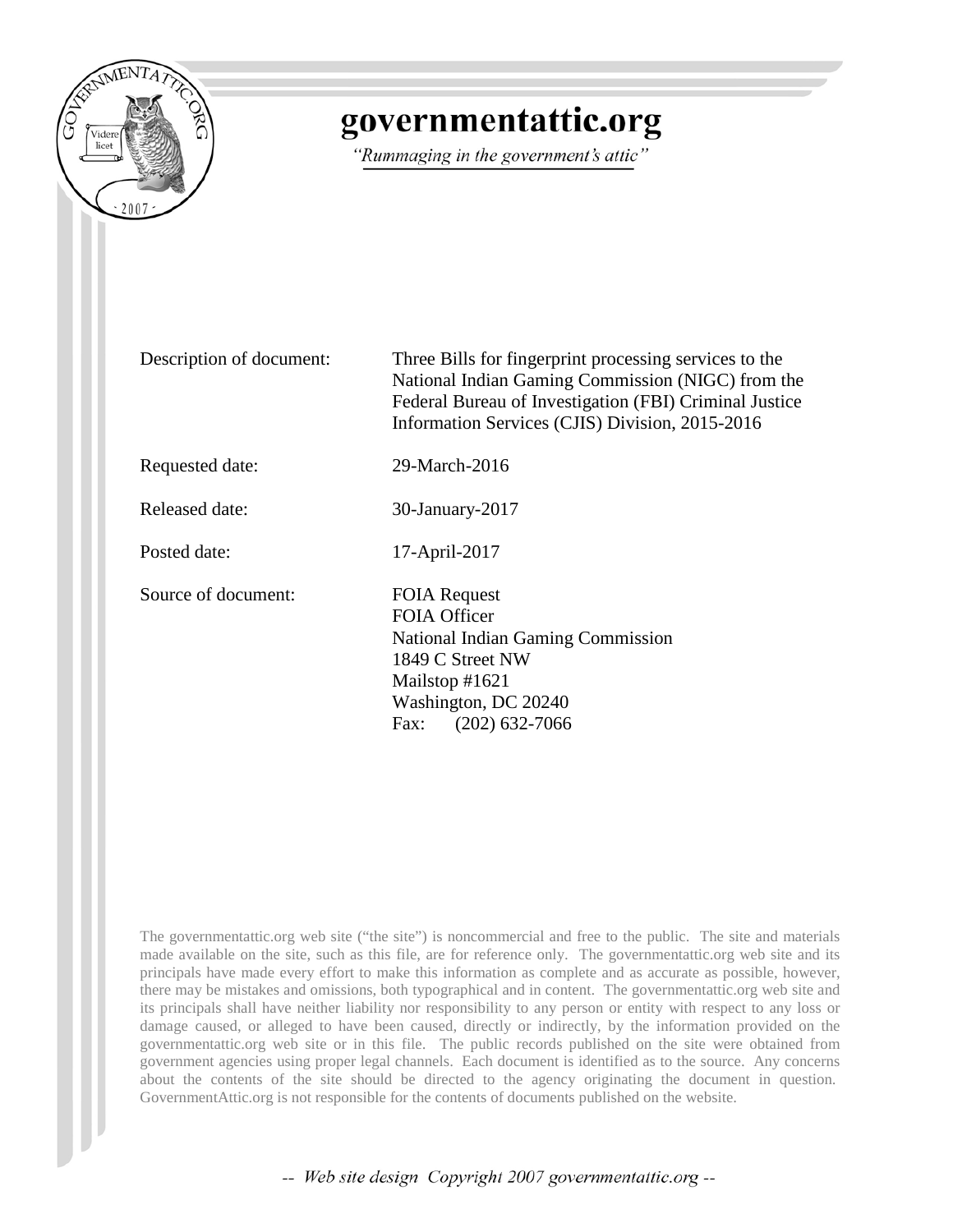

January 30, 2017

## Re: NIGC-FOIA-2016-029

This letter responds to your March 29, 2016 Freedom of Information Act (5 U.S.C.  $\S$  552) request to the National Indian Gaming Commission. You requested:

A copy of the three most recent invoices at NIGC received from the Federal Bureau of Investigation for fingerprint processing charges[.] [sic]

The NIGC FOIA Office has conducted a search of its files and has located 3 documents (totaling 3 pages) responsive to your request that are being released to you in full.

### Fees

Please note that for fee purposes you were designated an **"all others"** requester. This designation entitles you to the first 2 hours of search time and the first 100 pages of duplication at no charge. Thereafter, you are responsible for charges of \$7.75 per quarter hour for searches and \$0.15 per page for copies. Processing costs for duplicating records by method other than copier are charged at a rate of 7.75 per quarter hour. *See* 25 C.F.R. § 5 l 7.9(b)(l)-(2), (d)(4). Pursuant to the FOIA, however, "an agency shall not assess any search fees ... if [it] has failed to comply with any time limit" established under the Act. 5 U.S.C.  $\S$  552(a)(4)(A)(viii)(I). As such, you are not required to pay any search fees with respect to this request. For each quarter hour spent reviewing and duplicating records, you were charged \$7.75. *See* 25 C.F.R. § 517.9(b)(l)-(3). The NIGC FOIA Office spent less than one-quarter hour duplicating the records. Given that less than one-quarter hour was spent reviewing and duplicating records for this request, you are not required to pay any fees.

As this completes the processing of this request, the NIGC now considers your request closed. Pursuant to 25 C.F.R. § 517.8, you may challenge the NIGC FOIA Office's determination by submitting a written appeal to the National Indian Gaming Commission, C/O Department of the Interior, 1849 C Street N.W., Mail Stop #1621, Washington, D.C., 20240 no later than ninety (90) days after the date of this letter. *See* 5 U.S.C. § 552 (a)(6)(A)(i)(III)(aa).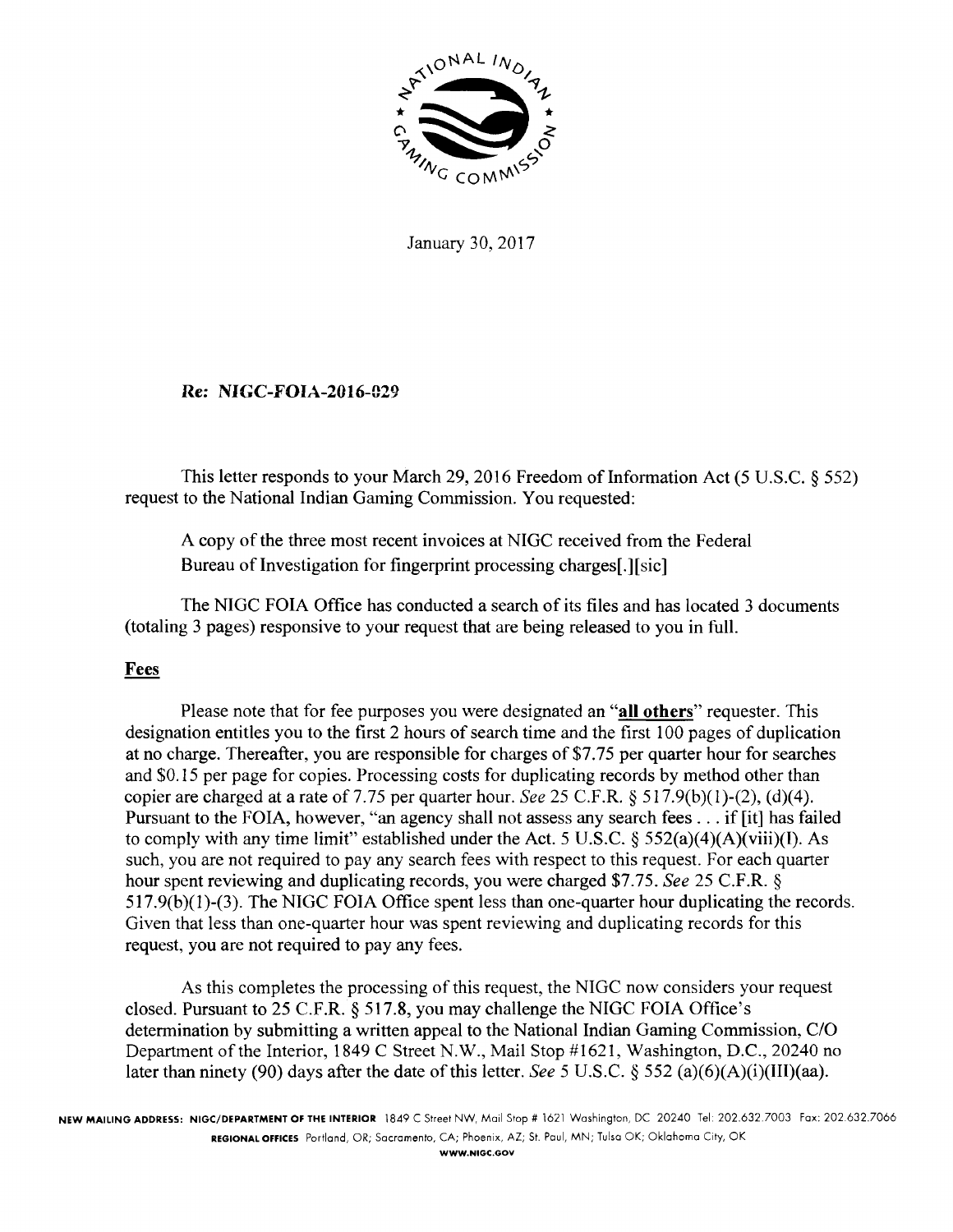Both the letter and the envelope should be clearly marked "Freedom of Information Act Appeal." The written submission should include copies of the original request, the denial, and a brief statement of the reasons you believe the denial to have been in error. *See* 25 C.F.R. § 517.8(c).

Please be advised that you have the right to seek dispute resolution services from the NIGC's FOIA Public Liaison or the Office of Government Information Services (OGIS). If you wish to employ the services of the NIGC FOIA Public Liaison, please contact Jo-Ann Shyloski by telephone at (202) 632-7003 or through e-mail at Jo-Ann\_Shyloski@nigc.gov. If you would prefer to contact OGIS, you may do so in any of the following ways:

Office of Government Information Services National Archives and Records Administration 8601 Adelphi Road - OGIS College Park, MD 20740-600! E-mail: ogis@nara.gov Web: https://ogis.archives.gov Telephone: (202) 741-5770 Fax: (202) 741-5769 Toll-free: 1 (877) 684-6448

Sincerely,

Andrew Mendoza Staff Attorney

Enclosures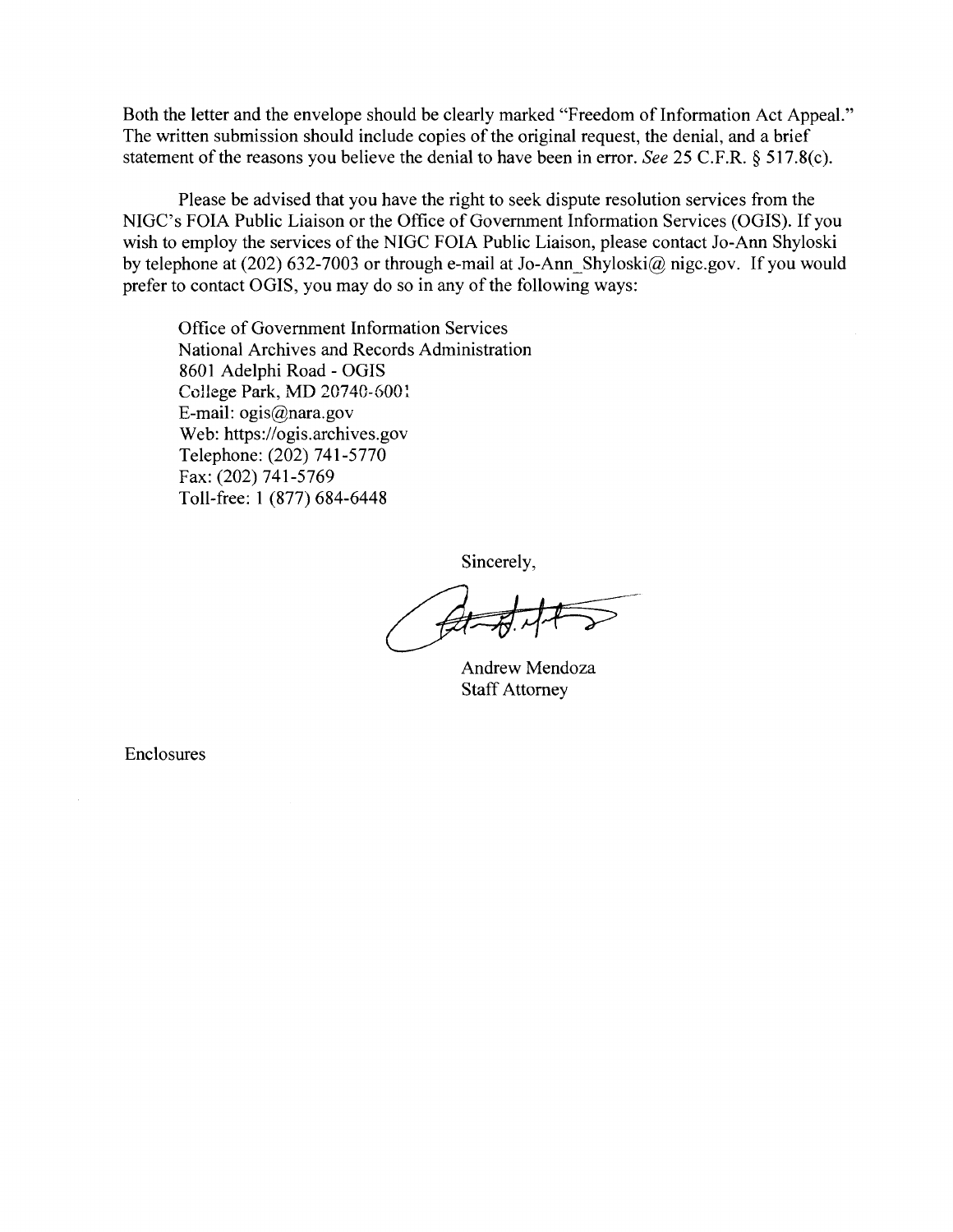**Billing Pariod Agency Name Agency Address Agency ORI** 

**Accounts Receivable Number** 

# User Fee Bill - Central Agency Summary

63

Federal Bureau of Investigation CJIS Division, Fee Programs Unit, Module D-3 1000 Custer Hollow Road Clarksburg, West Virginia 26306-0001

2015/12/01 - 2015/12/30

| NATL IND GAMING COMM |  |
|----------------------|--|
| MASHINGION. DC       |  |
| <b>CENIGORSZ</b>     |  |
| 20160568             |  |

| <b>Total Prints Received</b>                             |      |                                                                                                                                                                                                                                             | 5699        |
|----------------------------------------------------------|------|---------------------------------------------------------------------------------------------------------------------------------------------------------------------------------------------------------------------------------------------|-------------|
| <b>Transactions Successfully Processed</b>               |      | 5528                                                                                                                                                                                                                                        |             |
| <b>Transactions Rejected (Chargeable)</b>                |      | 122                                                                                                                                                                                                                                         |             |
| <b>Total Transactions Billed</b>                         |      | PRESIDENTATION CONTINUES IN A STATE OF A STATE OF A STATE OF A STATE OF A STATE OF A STATE OF A STATE OF A STATE OF A STATE OF A STATE OF A STATE OF A STATE OF A STATE OF A STATE OF A STATE OF A STATE OF A STATE OF A STATE<br>$56 - 10$ |             |
| <b>Electronic</b>                                        | 5650 |                                                                                                                                                                                                                                             |             |
| <b>Blanual</b>                                           | 播    |                                                                                                                                                                                                                                             |             |
| <b>Electronic In / Manual Response</b>                   | 亚    |                                                                                                                                                                                                                                             |             |
| <b>Total Resubmission (No Charge)</b>                    |      | 49                                                                                                                                                                                                                                          |             |
| <b>AMOUNT DUE FINGERFRINT TRANSACTIONS</b>               | 5650 |                                                                                                                                                                                                                                             | \$72,037.50 |
| AMOUNT DUE RAP BACK WITH FINGERPRINTS                    | Ω.   |                                                                                                                                                                                                                                             | 50.07       |
| <b>AMOUNT DUE RAP BACK WITH RESUBMITTED FINGERPRINTS</b> | O.   |                                                                                                                                                                                                                                             | 50.00       |
| AMOUNT DUE RAP BACK SUBSEQUENT/RENEWAL ENROLL MENTS      | Ð    |                                                                                                                                                                                                                                             | 50.00       |
| <b>TOTAL NAME-BASED CHRI RECEIVED</b>                    |      |                                                                                                                                                                                                                                             | Øħ          |
| Total Name Searches Successfully Processed (Charged)     |      | ø                                                                                                                                                                                                                                           |             |
| <b>Electronic/SSRM</b>                                   | 88   |                                                                                                                                                                                                                                             |             |
| <b>Electronic Name Search/EQHR</b>                       | Ð    |                                                                                                                                                                                                                                             |             |
| <b>Manual/FASS</b>                                       | G    |                                                                                                                                                                                                                                             |             |
| <b>Total Rejected (No Charge)</b>                        |      | 语                                                                                                                                                                                                                                           |             |
| AMOUNT DUE NAME SEARCH TRANSACTIONS                      |      |                                                                                                                                                                                                                                             | 5 5 00      |
| <b>TOTAL AMOUNT DUE</b>                                  |      |                                                                                                                                                                                                                                             | \$72,037.50 |

THE FAI IDENTIFICATION RECORD SEARCH RESULTS INCLUDED ON THIS BILLING DOCUMENT ARE PROVIDED TOR OFFICING OND ONLY, AND<br>MAY BE USED SOLKIY FOR THE FURPOSE REQUESTED. THIS DOCUMENT MAY NOT HE DISSEMINATED OUTSIDE THE RECEIVI

**UFB/FBI Report**<br>User Fee Bill Page 20 of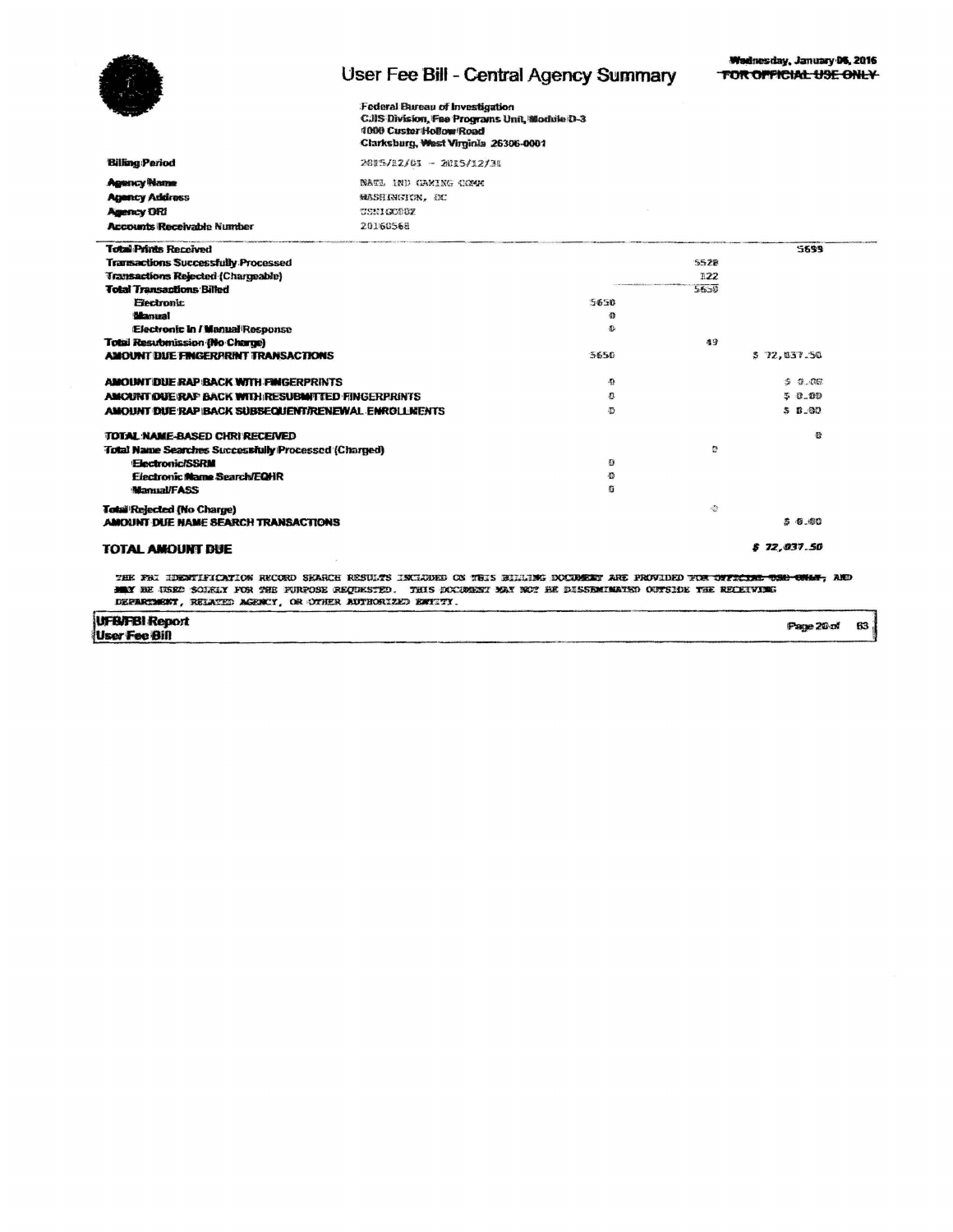

TOTAL AMOUNT DUE

## User Fee Bill - Central Agency Summary

Federal Bureau of Investigation<br>CJIS Division, Fee Programs Unit, Module D-3 1000 Custer Hollow Road Clarksburg, West Virginia 26306-0001

| <b>Billing Period</b>                                                                                 | 2086/01/01 - 2016/01/31                                                |              |       |                |
|-------------------------------------------------------------------------------------------------------|------------------------------------------------------------------------|--------------|-------|----------------|
| <b>Agency Name</b><br><b>Agency Address</b><br><b>Agency ORI</b><br><b>Accounts Receivable Number</b> | NATI IND GAMING COMM<br>WASHINGTON, DC<br><b>DSN10COO2</b><br>20260568 |              |       |                |
| <b>Total Prints Received</b>                                                                          |                                                                        |              |       | 5994           |
| <b>Transactions Successfully Processed</b>                                                            |                                                                        |              | 5808  |                |
| Transactions Rejected (Chargeable)                                                                    |                                                                        |              | 135   |                |
| <b>Total Transactions Billed</b>                                                                      |                                                                        |              | 5943  |                |
| Electronic                                                                                            |                                                                        | 5943         |       |                |
| <b>Manual</b>                                                                                         |                                                                        | ъ            |       |                |
| Electronic In / Manual Response                                                                       |                                                                        | U            |       |                |
| <b>Total Resubmission (No Charge)</b>                                                                 |                                                                        |              | 51    |                |
| <b>AMOUNT DUE FINGERPRINT TRANSACTIONS</b>                                                            |                                                                        | 5943         |       | 575,773.25     |
| AMOUNT DUE RAP BACK WITH FINGERPRINTS                                                                 |                                                                        | ۰            |       | <b>\$ 0.00</b> |
| AMOUNT DUE RAP BACK WITH RESUBMITTED FINGERPRINTS                                                     | o                                                                      |              | 50.00 |                |
| <b>AMOUNT DUE RAP BACK SUBSEQUENT/RENEWAL ENROLLMENTS</b>                                             |                                                                        | 18           |       | 5.6.00         |
| TOTAL NAME-BASED CHRIRECEIVED                                                                         |                                                                        |              |       | (注             |
| <b>Total Name Searches Successfully Processed (Charged)</b>                                           |                                                                        |              | Ð     |                |
| <b>Electronic/SSRM</b>                                                                                |                                                                        | n            |       |                |
| Electronic Name Search/EQHR                                                                           |                                                                        | $\mathbf{u}$ |       |                |
| <b>Manual/FASS</b>                                                                                    |                                                                        | o            |       |                |
| Total Rejected (No Charge)                                                                            |                                                                        |              | 籍     |                |
| <b>AMOUNT DUE NAME SEARCH TRANSACTIONS</b>                                                            |                                                                        |              |       | 50.00          |
| TOTAL AMOUNT DUE                                                                                      |                                                                        |              |       | 575.773.25     |

THE FBI IDENTIFICATION RECORD SEARCH RESORTS INCLUDED ON THIS RILLING DOCUMENT ARE FROVIDED FOR OFFICIAL DER ONLY, AND MAY BE USED SOLELY FOR THE PURPOSE REQUESTED. THIS DOCUMENT MAY ROT BE DISSEMIRATED OUTSIDE THE RECEIVING

**UFB/FBI Report**<br>User Fee Bill Page 20 of 62